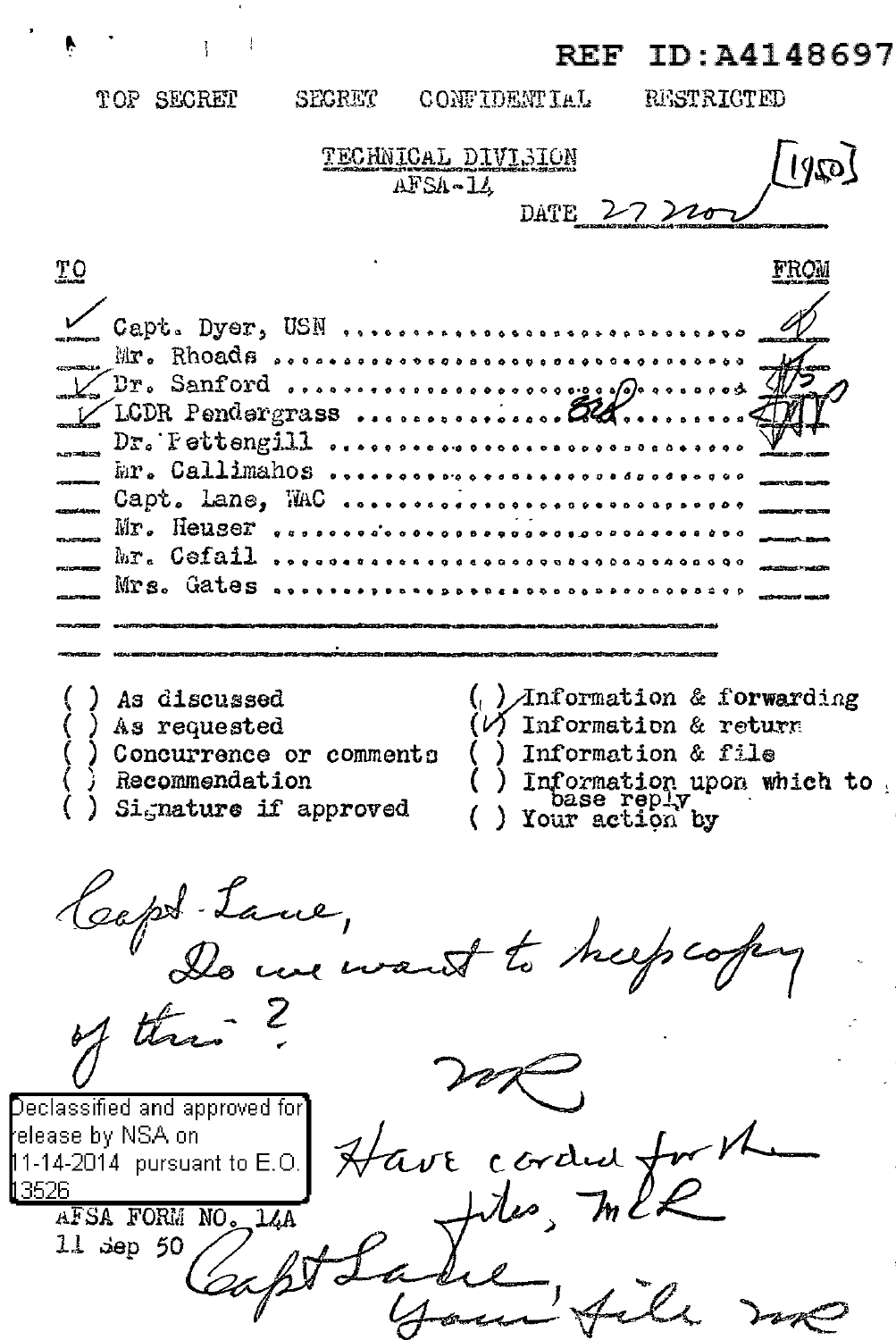| SUMMARY OF                    |                                                                                                                                                       |           | AREA FROM $9$ OCT 50 to $9$ NOV 50 |  |
|-------------------------------|-------------------------------------------------------------------------------------------------------------------------------------------------------|-----------|------------------------------------|--|
|                               |                                                                                                                                                       |           |                                    |  |
|                               | 1. Due to the many changes which have taken place since the report of<br>8 October 1950 and their possible effect upon future operations. this report |           |                                    |  |
| will be expanded to cover the |                                                                                                                                                       |           |                                    |  |
|                               |                                                                                                                                                       |           |                                    |  |
|                               |                                                                                                                                                       |           |                                    |  |
|                               |                                                                                                                                                       |           |                                    |  |
|                               |                                                                                                                                                       |           |                                    |  |
|                               |                                                                                                                                                       |           |                                    |  |
|                               |                                                                                                                                                       |           |                                    |  |
|                               |                                                                                                                                                       |           |                                    |  |
|                               |                                                                                                                                                       |           |                                    |  |
|                               |                                                                                                                                                       |           |                                    |  |
|                               | a. Sets were put in operation on approximately 20 August 1950.                                                                                        |           |                                    |  |
| $b_{\bullet}$                 | The radar equipment was operated by approximately                                                                                                     |           |                                    |  |
|                               |                                                                                                                                                       |           |                                    |  |
| $c_{\bullet}$                 | The radar operated 24 hours per day, regardless of weather.                                                                                           |           |                                    |  |
|                               | d. The guns were operated by                                                                                                                          | soldiers. |                                    |  |
| е.                            |                                                                                                                                                       |           |                                    |  |
|                               |                                                                                                                                                       |           |                                    |  |
| f.                            |                                                                                                                                                       |           |                                    |  |
|                               |                                                                                                                                                       |           |                                    |  |
|                               |                                                                                                                                                       |           |                                    |  |
|                               |                                                                                                                                                       |           |                                    |  |
|                               |                                                                                                                                                       |           |                                    |  |
|                               |                                                                                                                                                       |           |                                    |  |
|                               |                                                                                                                                                       |           |                                    |  |
|                               |                                                                                                                                                       |           |                                    |  |